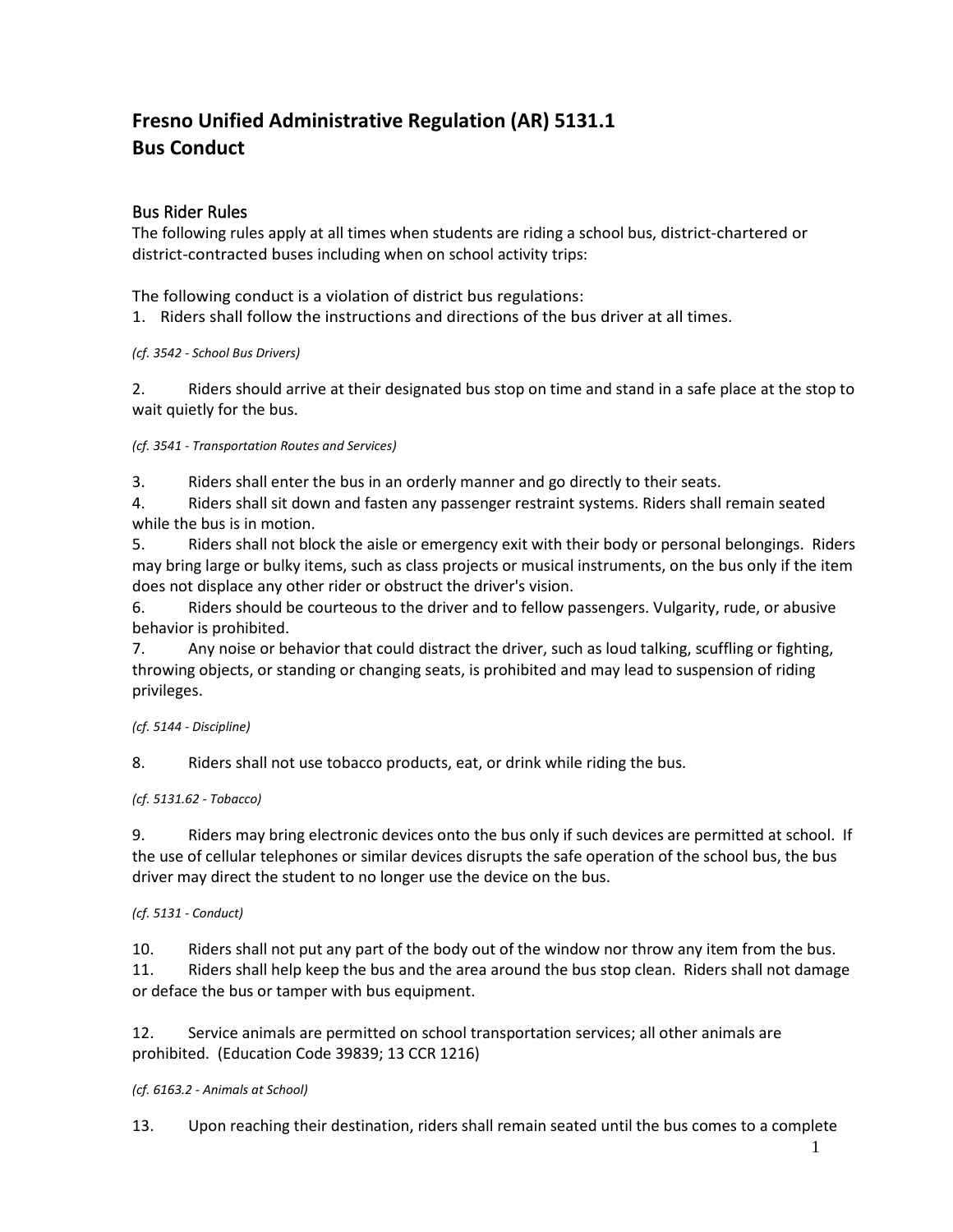stop and upon the signal from the driver, unfasten any restraint system, enter the aisle, and go directly to the exit.

14. Riders should be alert for traffic when leaving the bus and shall follow the district's transportation safety plan when crossing the road and exiting the bus.

#### *(cf. 3543 - Transportation Safety and Emergencies)*

- 15. Having dangerous objects, glass, weapons, etc., on bus.
- 16. No Fighting or abusive body contact on or off the bus
- 17. Riders shall give proper identification when requested by driver.
- 18. Possession, use, or sales of a controlled substance.
- 19. Any action that is determined by the bus driver to be dangerous

The driver or any passenger shall report any violation of the district's bus rules to the principal or designee. The principal or designee shall notify the student's parent/guardian of the misbehavior, determine the severity of the misconduct, and take action accordingly. In instances of a severe violation or repeated offenses, the rider may be denied transportation for a period of time determined appropriate by the principal or designee.

Bus drivers shall not deny transportation services except as directed by the principal or designee.

Students transported in a school bus or in a school pupil activity bus shall be under the authority of, and responsible directly to, the driver of the bus, and the driver shall be held responsible for the orderly conduct of the pupils while they are on the bus or being escorted across a street, highway or road. (Ed Code 14103)

If it is determined by the principal or designee, in consultation with the Transportation Department that a rider is guilty of misconduct, the principal or designee will initiate the following actions:

- 1. Upon the first offense of misconduct, the rider and their parent/guardian will be given notice and warning.
- 2. Upon a second offense of misconduct, the rider will be denied transportation services for a period not to exceed two weeks.
- 3. Upon a third offense of misconduct, the rider may be denied transportation services for the remainder of the school year.

Notwithstanding the foregoing provisions of this administrative regulation, in case of a severe violation or repeated offenses, the rider may be denied transportation for a period of time determined by the principal in consultation with the Transportation Department, up to the remainder of the school year.

### Bus Surveillance Systems

The Superintendent or designee shall monitor the use and maintenance of district's bus surveillance system.

Students are prohibited from tampering with the bus surveillance system. Any student found tampering with the system shall be subject to discipline and shall be responsible for the costs of any necessary repairs or replacement.